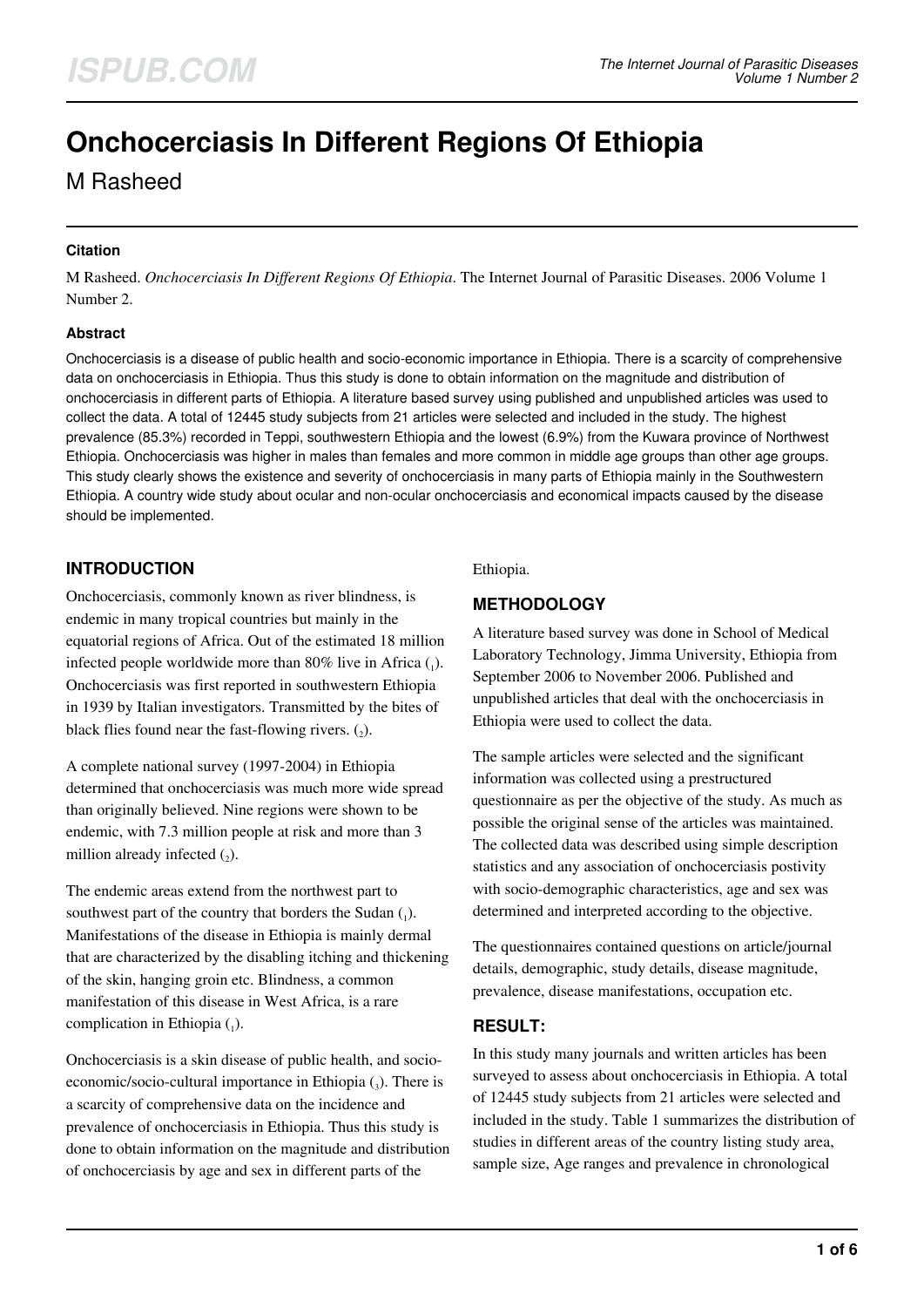order.

#### **Figure 1**

Table 1: Distribution of studies of onchocerciasis in different areas of Ethiopia and their prevalence in chronological orders.

| S.No.           | Authors                  | Year        | Study area                      | Age<br>range    | Sample<br>size | Prevalence |  |
|-----------------|--------------------------|-------------|---------------------------------|-----------------|----------------|------------|--|
|                 | Ocmen $AP(4)$            | 1967        | Jimma, SWE*                     | $1.30+$         | 1087           | 21.1%      |  |
|                 | Biru and Semu (5)        | <b>ISTA</b> | Metema-Humera, NWE <sup>5</sup> | 20.39           | 19             | 63.0%      |  |
| п.              | Tancheff S et al.(6)     | 1983        | Bebeka, SWE*                    | NA <sup>4</sup> | 1.611          | 30.9%      |  |
|                 | Zem A Z. (7)             | 1986        | Sudan border, NWE?              | NA®             | 1370           | 21.0%      |  |
|                 | Sevoum T. et al. (8)     | 1987        | Bebeka, SWE*                    | $1 - 45 +$      | 425            | 42.4%      |  |
| 6               | Hailu Y, et al. (9)      | 1987        | Bure area                       | $0.60+$         | 471            | 24.6%      |  |
|                 | Gundersen SG, et al.(10) | 1988        | Blue Nile valley, WE!           | NA®             | 477            | 38%        |  |
| -8              | Asefa A. et al. (11)     | 1992        | Gojeb & Kishe, SWE*             | $1 - 60 +$      | 202            | 54.5%      |  |
| -9              | Habtanu and George (12)  | 19923       | Kafa Zene, SWE <sup>+</sup>     | 10-15           | 1337           | 15.6%      |  |
| 10              | Jira C. (13)             | 1993        | Blue Nile valley, WE!           | NA*             | 493            | 32%        |  |
| π               | Workneh W, et al. (14)   | 1993        | Teppi, SWE*                     | NA              | 196            | 82.7%      |  |
| 12              | Nesibu A, et al. (15)    | 1994        | Pawe, WES                       | $5.45+$         | 956            | 31.4%      |  |
| 13              | Taye A, et al. (16)      | 1994.95     | Gilgel Ghibe, SWE!              | NА              | 228            | 17%        |  |
| 14              | Asrat H. et al. (17)     | 1995        | Teppi, SWE*                     | 15-60           | 911            | 85.3%      |  |
| -15             | Genene M. et al. (3)     | 1997        | Teppi, SWE <sup>3</sup>         | $11 - 75$       | 303            | 31%        |  |
| 16              | Rahel L."                | 1999        | Agazo, SWEP                     | $1.45 +$        | 320            | 25.3%      |  |
| T               | Mengistu G. et al. (18)  | 1999        | Teppi, SWE <sup>+</sup>         | NA <sup>s</sup> | 421            | 84%        |  |
| -18             | Manale B.*               | 2002        | Kishe, SWE+                     | 5.45+1          | 153            | 44%        |  |
| -19             | Enk C.D. et al. (19)     | 2002/3      | Kuwara, NWE                     | 4.80            | 1200           | 6.9%       |  |
| $\overline{20}$ | Eshetu N.º               | 2004        | Kithe & Goleb, SWE+             | 5.45+           | 100            | 59%        |  |
| 21              | Zemenu B.*               | 2005        | Shebe, SWE <sup>+</sup>         | $10-65+$        | 95             | 28.4%      |  |

\*Unpublished data: Rahel L. 1999. Onchocerciasis in Gomma wereda, Agaro,SWE. BSc Research paper, SMLT, Jimma University, Ethiopia. Manale B. 2002. Prevalence of onchocerciasis in Kishe village, SWE. BSc Research paper, SMLT, Jimma University, Ethiopia. Eshetu N. 2004. Comparison of Diethylcarbamazine patch test and direct skin snip microscopic examination for detection of onchocerciasis, SWE. BSc Research paper, SMLT, Jimma University, Ethiopia. Zemenu B. 2005. Prevalence of onchocerciasis in Shebe Health Centre, BSc Research paper, SMLT, Jimma University, Ethiopia.

Based on their contents some studies were selected and studied for the age and sex distributions in each study areas. Table 2 summarizes the infection rate of different studies by sex. Table 3 and 4 summarizes the infection rates in different studies for ≤14 years age and above 14 years age groups in both sexes.

85.3% is the highest point prevalence recorded in workers of a coffee plantation firm in Teppi, Keficho-Shekicho zone, south western Ethiopia, in a cross sectional study done by Asrat H, et al in 1996. The lowest point Prevalence is recorded in a study done in 2002/3 on Ethiopian immigrants in Israel from the Kuwara province of North West Ethiopia by Claes D Enk, et al which is 6.9%

The prevalence of onchocerciasis in males is found higher than females in almost all of the studies (Table 2). The highest and the lowest male prevalence found are 88.3% and 19% in workers of a coffee plantation firm in Teppi, by Asrat H, et al and in Gilgel Ghibe, south western Ethiopia by Taye A, et al respectively.

#### **Figure 2**

Table 2: Prevalence of Onchocerciasis in Male and Female subjects of some of the studies.

|                |                         | <b>Sex</b>  |                  |             |                   |  |  |
|----------------|-------------------------|-------------|------------------|-------------|-------------------|--|--|
| S No.          | Authors                 |             | Male             | Female      |                   |  |  |
|                |                         | No. Exammed | Infected No. (%) | No. Exammed | Infected No. (%)  |  |  |
|                | Ocmen $AP.$ (4)         | 765         | 215(28.1%)       | 322         | 15(4.7%)          |  |  |
|                | Biru and Semua (5)      | 19          | 12(63%)          | ۰           | $0(0^{n-1})$      |  |  |
| т              | Sevoum T. et al. (8)    | 268         | 144(53.7%)       | 157         | 36 (22.9%)        |  |  |
| ÷              | Hailu Y, et al. (9)     | 231         | 69 (29.9%)       | 240         | 47(19.6%)         |  |  |
| 5              | Asefa A. et al.(11)     | 133         | 79(59.4%)        | 69          | 31(44.9%)         |  |  |
| $\overline{6}$ | Habtanu and George (12) | 728         | $167(22.9\%)$    | 609         | $40(6.6\%)$       |  |  |
|                | Nesibu A. et al.(15)    | 620         | $268(43.2\%)$    | 366         | 42(11.5%)         |  |  |
| 78             | Taye A, et al. (16)     | NA          | 19%              | NA          | 14%               |  |  |
| $\overline{9}$ | Asrat H, et al. (17)    | 675         | 596(88.3%)       | 235         | $180(76.6^{n}$ a) |  |  |
| -10            | Genene M. et al. (3)    | 200         | NA               | 108         | NA                |  |  |
| п              | Rahel L.*               | 195         | 49(25.1)         | 125         | 32(25.6%)         |  |  |
| 12             | Manale B.*              | 108         | 51(47.2%)        | 80          | 32(40%)           |  |  |
| 13             | Esheni N.*              | 59          | 36(61%)          | 41          | 23 (39%)          |  |  |
| 14             | Zemenu B.*              | 70          | 22(31.4%)        | 25          | 5(20%)            |  |  |

The highest female prevalence is also recorded in workers of a coffee plantation firm in Teppi, which is 76.6%, and the lowest is recorded in Jimma southwestern Ethiopia, which is 4.7% in a study done by A.P. Oomen in the year 1967.

All studies reported that the onchocerciasis prevalence is lower in lower age groups than higher age groups (Table 3 and 4). In studies done by Zemenu B and Rahel L in the southwestern parts of Ethiopia the prevalence in less than 14 years ages were 0 and the prevalence in above 14 were 29.7% and 25.5% respectively.

#### **Figure 3**

Table 3: Infection rates in males & females of  $\leq 4$  years old age group in some of the studies.

| S.No. | Authori               |          | Male                  |                  | Female       |                      |                 |
|-------|-----------------------|----------|-----------------------|------------------|--------------|----------------------|-----------------|
|       |                       | Total No | <b>No</b><br>Examined | Infected No. (%) | No. Examined | Infected No.<br>(96) | lence<br>Press  |
| ъ.    | Ocmen $A.P.(4)$       | 103      | 67                    | $$(11.9\%)$      | 36           | $O(0^{3}a)$          | $7.8\%$         |
| 2.    | Sevoum T, et al. (8)  | 90       | NA                    | NA               | NA           | NA                   | 20%             |
| -3    | Asefa A, et al. (11)  | 45       | -32                   | 12(37.5%)        | 13           | $7(53.8\%)$          | 42.2%           |
| ÷     | Nesibu A, et al. (15) | 223      | 134                   | 48(35.8%)        | 89           | 7(7.95)              | 24.7%           |
|       | Rahel L.*             | z        |                       | $O(0^{3}a)$      |              | 0(0, 0)              | 0%              |
| 6     | Mande B*.             | 8        |                       | $2(40\%)$        |              | $O(0^{n-1})$         | 25%             |
|       | Zemenu B.*            | 4        |                       | $O(0^{+})$       |              | $O(0^{+})$           | TO <sub>2</sub> |

\*Unpublished; NA: Not available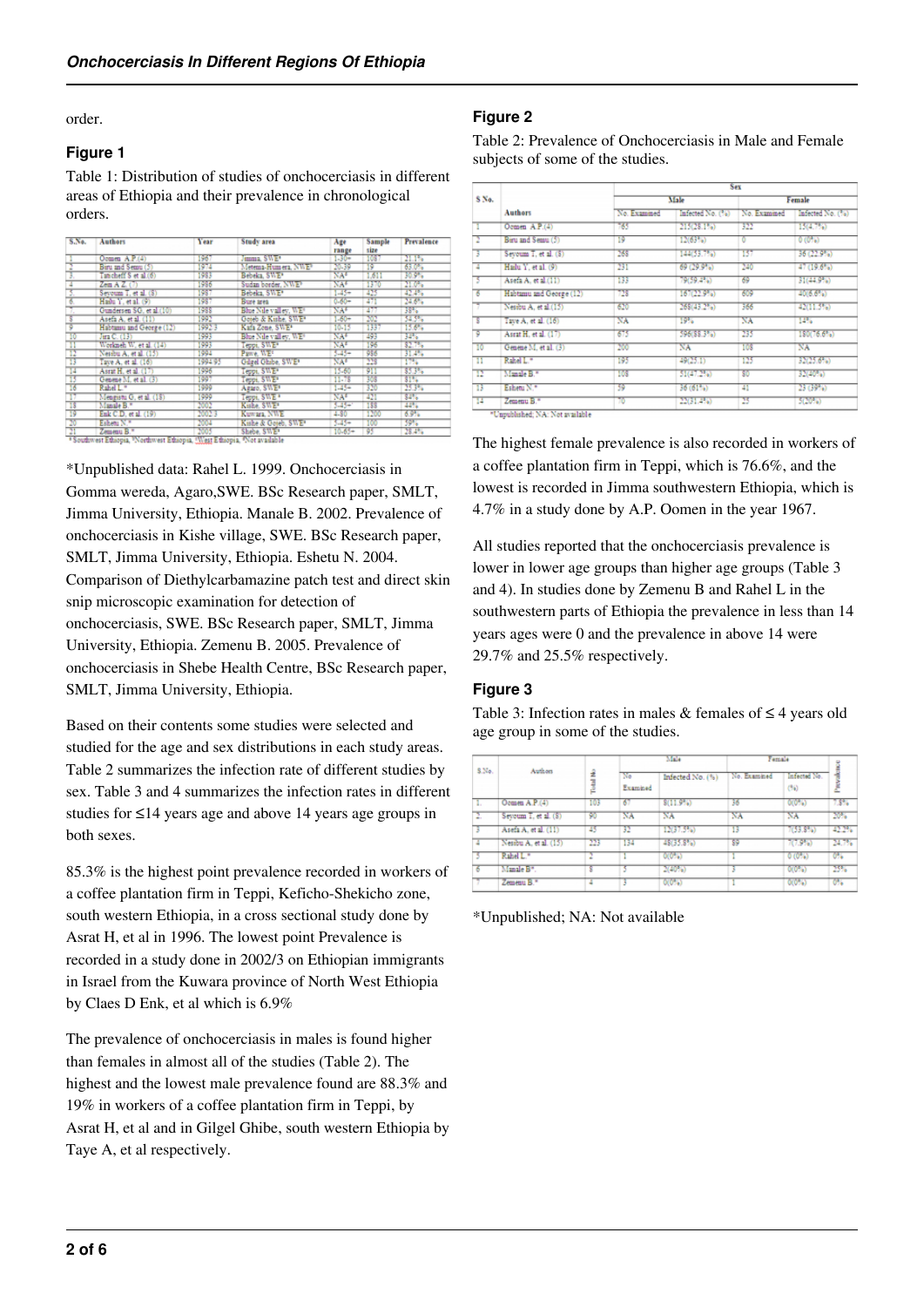#### **Figure 4**

Table 4: Infection rates in males & females of >14 years old age group in some of the studies.

| S.No. | Authors               |          |                        | Male         | Female       |                           |           |
|-------|-----------------------|----------|------------------------|--------------|--------------|---------------------------|-----------|
|       |                       | Total No | No.<br>Examined No (%) | Infected     | No. Examined | <b>Infected</b><br>No(90) | Prevalenc |
| л.    | Oomen $A.P.(4)$       | 984      | 698                    | 207(29.7%)   | 286          | 15(5.2%)                  | 22.6%     |
| 2     | Sevoum T, et al. (8)  | 335      | NA                     | NA           | NA           | NA                        | 48.3%     |
| 3     | Asefa A, et al. (11)  | 157      | 101                    | $67(66.3\%)$ | 56           | 24(42.8%)                 | 58%       |
| -4    | Nesibu A. et al. (15) | 1763     | 486                    | 275(56.6%)   | 277          | 49(17.7%)                 | 42.5%     |
|       | Rahel L.*             | 318      | 194                    | 49(25.25%)   | 124          | 32(25.8%)                 | 25.5%     |
| 6     | Manale B".            | 190      | 103                    | 49(47.5%)    | 77           | 32(41.5%)                 | 43.0%     |
|       | Zemenu B.*            | 91       | 67                     | 22(32.8%)    | 24           | $5(20.8\%)$               | 29.7%     |

\*Unpublished; NA: Not available

In a study conducted by Zein AZ in northwestern Ethiopia the infection rate in men was found about three times that for women.

Hailu Y et al has reported the onchocercal prevalence in age group 0-19 and 20-60 are 10.5% and 48.7% respectively in case of males and 6.95% and 31.2% respectively in case of females.

Zemenu B in his study on mixed occupational distribution subjects in Shebe southwestern Ethiopia, reported the onchocerciasis prevalence in farmers (66.7%), merchants (14.8%), government employees (7.4%) and in house wives  $(11.1\%)$ .

In majority of the studies the seasonal variation for the transmission was not discussed but in studies in Metema-Humera by Biru M et al and in Teppi coffee plantation by Asrat H et al, the transmissions were limited in the shortrainy season of the year and perennial through out the year respectively.

The clinical features seen in the majority of the studies were itching, acute skin lesions such as papules, excoriation, dermal oedema, inguinal and femoral lymphadenopathy and chronic skin lesions like pruritus, atrophy, hyperkeratosis, dyspigmentation and elephantiasis. . And also signs of ocular onchocerciasis were recorded in some of the studies.

Of the 65 patients who underwent a thorough eye examination, 45 patients (66%) had ocular complaints. Corneal abnormalities were found in 55 of the 130 eyes (42%), active anterior segment intraocular inflammation and live microfilariae were found in 4 eyes (3%) and lens changes in 16 eyes (1 %). Eleven eyes (9%) showed retinal or choroidal changes in a study done in 2002/3 on Ethiopian immigrants in Israel from the Kuwara province of North West Ethiopia by Enk C.D, et al.

In Asefa A et al's study visual impairment was reported in 34 of whom six were identified as cases of ocular onchocerciasis (four early choroidoretinitis, one chronic iritis and one punctate keratitis/cataract). The two cases of blindness are probably attributed to non-onchocercal glaucoma and cataract. (Asefa et al, 1995)

### **DISCUSSION**

This study shows different levels of endemicity in several foci of western, north western and southwestern parts of the Ethiopia. Majority of the studies were done on the southwestern parts of the country. Studies conducted in Teppi recorded the highest prevalences as 85.3%, 84%, 82.7% and 81% by Asrat H et al, Mengistu G et al, Workneh W et al, and Genene M et al respectively  $(s, 4, 17, 18)$ .

These high prevalences could be due to the large number of rivers flowing in the forests of Teppi for a considerable period of the year maintains both high levels of transmission as well as intensity of the disease  $\binom{17}{17}$ .

The slight differences in the prevalences could be due to the difference in study methodologies, study population, sample size and the time difference among the studies. In two studies conducted in Bebeka, the point prevalence of onchocerciasis determined in 1983 by Taticheff S et al is 30.9% ( $_6$ ) and in 1987 by Seyoum T et al is 42.4% ( $_8$ ). Such increasing prevalences could be due to the increase in the extent of the disease propagation through time.

Among male persons the prevalence of onchocerciasis was higher than among the female population in almost all of the studies.

This could be due to frequent visits to forests and riverbanks as well as the habit of wearing light clothes by males than females.

But in some studies  $_{16}$ , \*Rahle L, \*Manale B) there was no marked difference in the prevalence between sexes. This possibly indicates that both males and females were equally involved in activities in these areas. (\*Unpublished: Rahel L. 1999. Onchocerciasis in Gomma wereda, Agaro,SWE. BSc Research paper, SMLT, Jimma University, Ethiopia. Manale B. 2002. Prevalence of onchocerciasis in Kishe village, SWE. BSc Research paper, SMLT, Jimma University, Ethiopia.)

In all of the studies the prevalence differed significantly between different age groups, i.e. it increases with age in both sexes (Table 3  $\&$  4). This could be attributed to the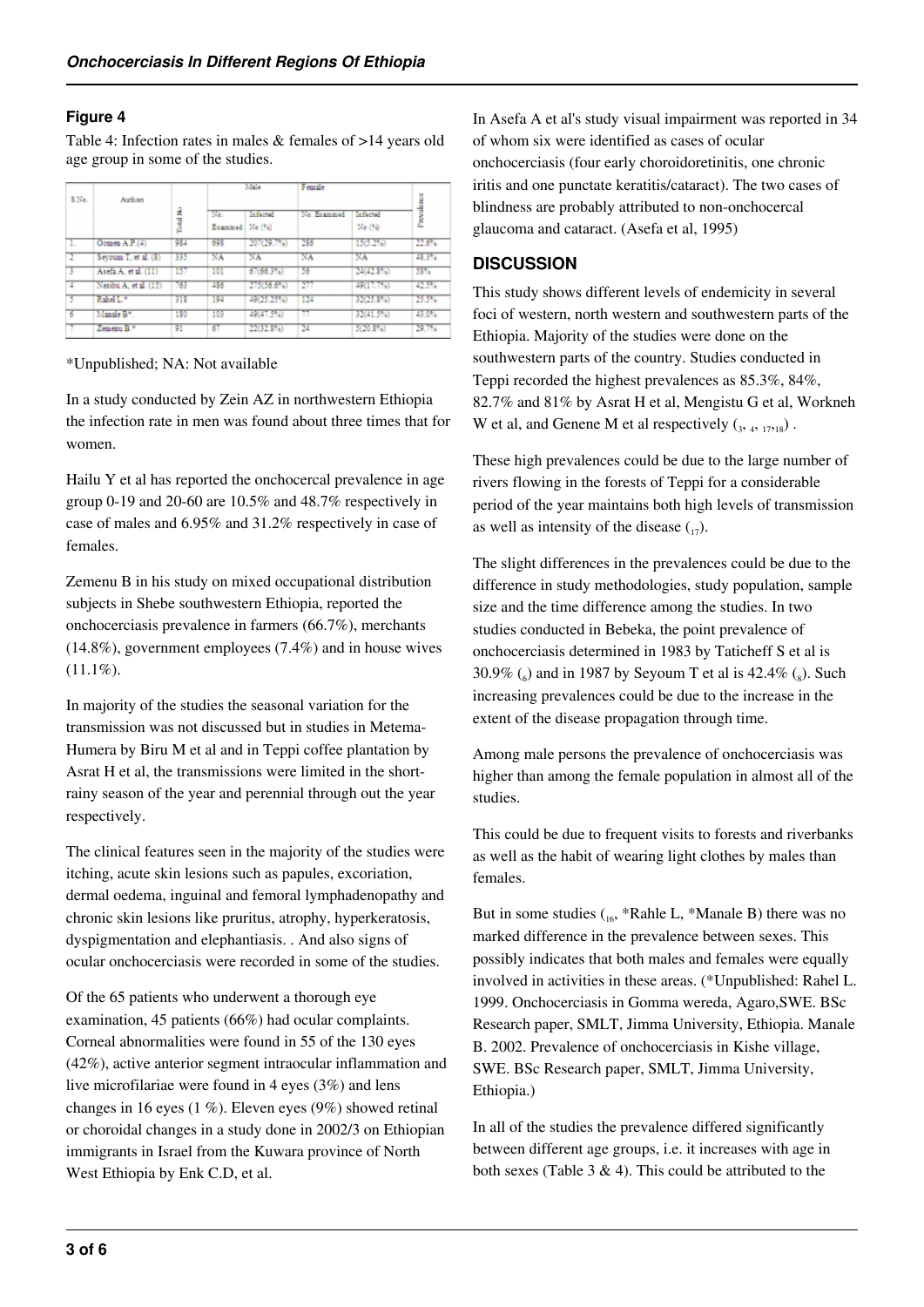increase risk of exposure to the vector since the higher age group involved in activities such as fetching water from the rivers, gathering of woods and in different farming activities.

In a study done by Rahel L in Agaro goma farm majority of field workers were affected than the office workers. This indicates that the prevalence is higher in farmers.

The difference between the transmission period of the disease in Metema-Humera by Biru M et al and in Teppi by Asrat H et al  $_{(5,17)}$  could be due to etiology differences of the areas.

The extent of Onchocerciasis in Ethiopia has its own unique features, it is described as mild in comparison to both the Sudan and West Africa.  $\binom{20}{20}$  Distinctions between "rain forest" and Sudan-Savanna forms of onchocerciasis, based on differences in clinical manifestations and differences in immunological findings, have been made by many authors  $\binom{8}{ }$ .

Variations in the clinical manifestations of onchocerciasis have been observed in studies conducted in different areas of the country.

A study done in Metema-Humera shown 'Sudan-Savanna' type of clinical features that is the absence of scrotal elephantiasis, adenolymphocele and rare nodules or onchocercomata  $\binom{1}{5}$ .

The other study done in Bebeka appear to be similar to "forest type", endemic zones in West Africa. It had a higher prevalence of people with nodules, the clinical manifestations and parasitic burden of onchocerciasis  $\binom{8}{6}$ . This could be due to the ecology difference.

Hanging or pendular scrotum that has been rarely reported in Africa, was found in 19% of the male patients in a study done in Teppi, Southwest Ethiopia by Mengistu G et al  $\binom{18}{18}$ .

Asefa A et al., found fairly distribution of reactive skin lesions in all age groups where as the chronic lesions were commoner with increasing age. Itching was reported in most of the study population. Excoriation and dyspigmentations were commoner in males than in females  $\binom{1}{1}$ .

Macular dyspigmentation, enlarged inguinal and femoral lymphglands and scrotal elephantiasis was studied by A.P. Oomen $(_{4})$ .

However ocular onchocerciasis that causes loss of vision and blindness was considered to be mild in Ethiopia  $\binom{21}{21}$  but some of the studies has reported some complaints of reduced vision and blindness  $(1,1,19)$ .

This ocular onchocerciasis could be due to changing in the features of clinical manifestations of onchocerciasis in Ethiopia or due to non-onchocercal diseases.

This study clearly shows the existence and severity of onchocerciasis in many parts of Ethiopia mainly in the south western parts of the country affecting many proportions of the populations.

### **CONCLUSIONS**

Onchocerciasis was higher in males than females and more common in adults of middle age groups than other age groups.

The prevalence of the disease is associated with activities like farming, washing clothes near the river and swimming that expose individuals to the vector.

Ocular onchocerciasis considered as mild or rare in Ethiopia, but ocular manifestations has been reported in some of the studies.

### **RECOMMENDATIONS**

Ocular manifestations must be studied specifically in different regions of the Ethiopia.

A country wide study about onchocerciasis and economical impacts caused by the disease in Ethiopia should be implemented.

The government and other non-governmental organizations should have to work on increasing the awareness of the communities in endemic areas towards the disease and implementing desirable control and prevention mechanism.

#### **References**

### 1.

http://www.who.int/countries/eth/areas/cds/onchocerciasis/e n/index.html

2. http://www.cartercenter.org/countries/ethiopia.html 3. Genene M, Fekede B, Sven B. Co-infection of

Onchocerca volvulus and intestinal helminths in indigenous and migrant farmers in Southwest Ethiopia. Ethiop. Med. J. 2002; 40(1):19-27.

4. Oomen A.P. Clinical manifestations of onchocerciasis. Ethiop. Med. J.1967; 5(2): 159-73

5. Biru M, Semu J. A preliminary report on onchocerciasis in Northwestern Ethiopia.

Ethiop.Med.J.1975; 13(53):53-59.

6. Taticheff S, Abebe M, Workneh W, Hana N.G.

Onchocerciasis: A prevalence study in Bebeka, Ethiopia. Trop. Med. Parasitol. 1987; 38(4):279-82.

7. Zein A.Z. The epidemiology of onchocerciasis in North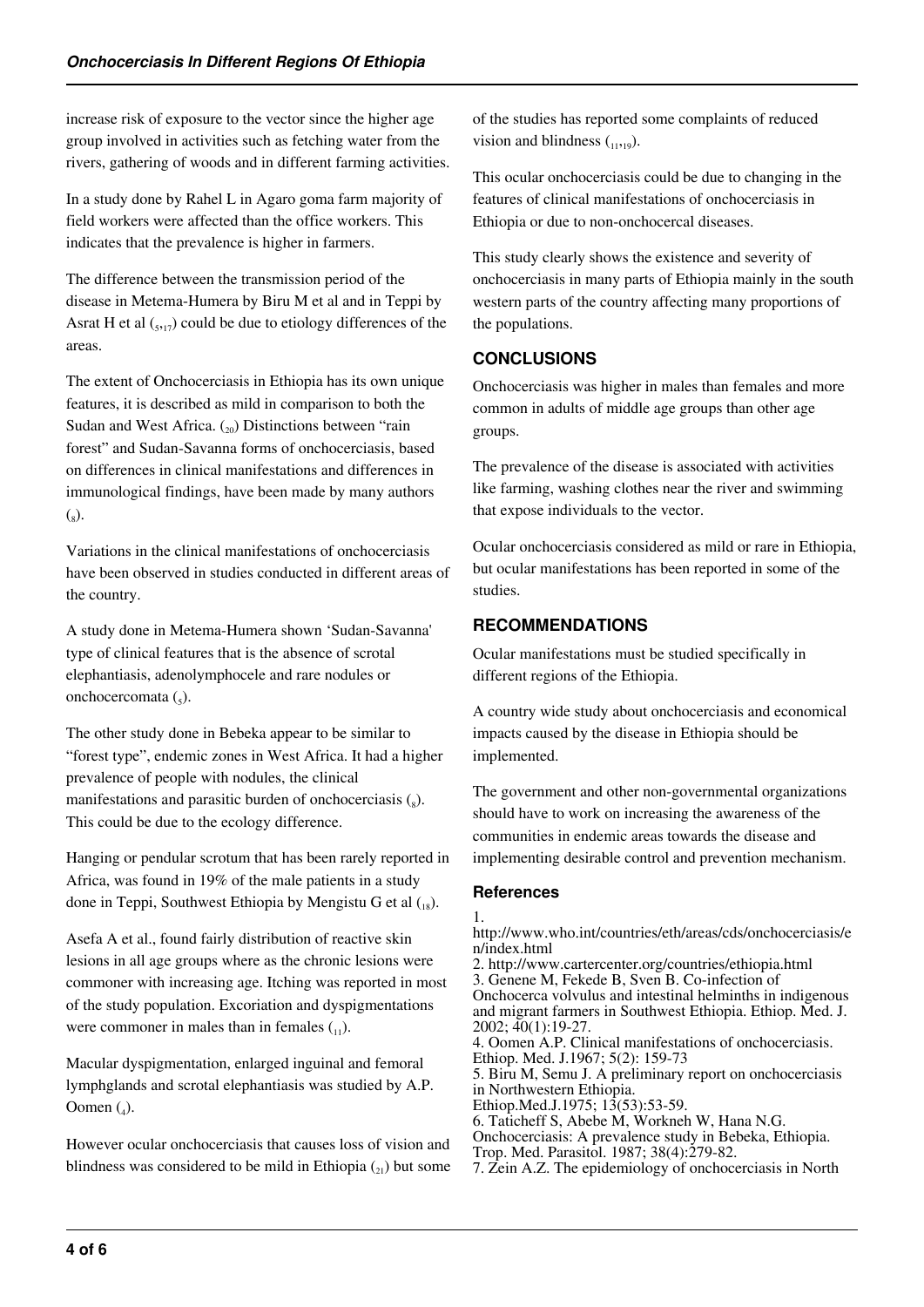western Ethiopia. Trop. Geog.Med. 1986; 38(1):33-37. 8. Seyoum T, Williams JF, Wondimu W. Longitudinal study of onchocerciasis in Bebeka, Ethiopia. Ethiopian med. J. 1993; 31(3): 191-200.

9. Hailu Y, Fekede M, Teklemariam A. A multidisciplinary study of Onchocerciasis in Bure area, Ethiopia. Ethiop. Med. J. 1989;27 (3):121-28.

10. Gundersen S.G, Schmitt-Lechner A and Bjorvatn B. Onchocerciasis in the Blue Nile valley of Western Ethiopia. Tran R Soc Trop Med Hyg. 1988;82(1):122-7.

11. Asefa A, Frew L, and J.A.G Withworth. Features of onchocerciasis in two rural village of southwestern Ethiopia, Ethiopian J. Health Development. 1995; 9 (2):81-86. 12. Habtamu A, George O. Screening for high prevalence areas of onchocerciasis-a feasibility study on the application of the indirect questionnaire approach in Kafa, South western Ethiopia. Ethiopia J. Heal. Sci.,1998; 8(1):5-13. 13. Jira C. Prevalence of onchocerciasis in Blue Nile valley of western Ethiopia. Indian J. Pub. Hlth. 1993;37(4):135-7 14. Workneh W, Fetcher M, Olwit G. Onchocerciasis in field workers at Baya farm, Teppi coffee plantation project, southwestern Ethiopia: prevalence and impact on productivity. Acta Trop. 1993,54(2):89-99.

15. Nesibu A. Metiku W, Dejene T, Amha K, Mamuye H. The Epidemiology of onchocerciasis in the resettled and

indigenous population in Pawe, Western Ethiopia. Ethiop.Med.J.

1999, 37(1):41-50.

16. Taye A, Gebremichael T, Taticheff S. Onchocerciasis in Gilgel Ghibe river valley South west Ethiopia. East African Med. J. 2000; 77 (2):116-20

17. Asrat H, Fekede B, Hailu B, Nega B, Assefa A, Genene M, Asrat B, Ahmed A, Teshome G, Teferi G. Prevalence of onchocercal skin disease and infection among workers of coffee plantation farms in Teppi, Southwestern Ethiopia, Ethiop.Med.J. 2002; 40(3):259-69.

18. Mengistu G, Balcha F, Britton S. East Afr Med J. 1999;76(11):635-8. Clinical presentation of onchocerciasis among indigenous and migrant farmers in southwest Ethiopia.

19. Enk C D, Anteby I, Abramson N, Amer R, Amit Y, Bergshtein-Kronhaus T, Orth E C C, Greenberg Z, Jonas F, Maayan S, Marva E, Strauss U, BenEzra D. Onchocerciasis among Ethiopian Immigrants in Israel. IMAJ 2003;5:485-88. 20. http://wwwaddistribune com/Archives /2000/12/08/12-00/Ethiopia.html

21. Zein Ahmed, Onchocerciasis. In: The Ecology of Health and Diseases in Ethiopia; Editors: Kloos H and Zein Z.A., West View Press Inc., Oxford. 1993; 367-374